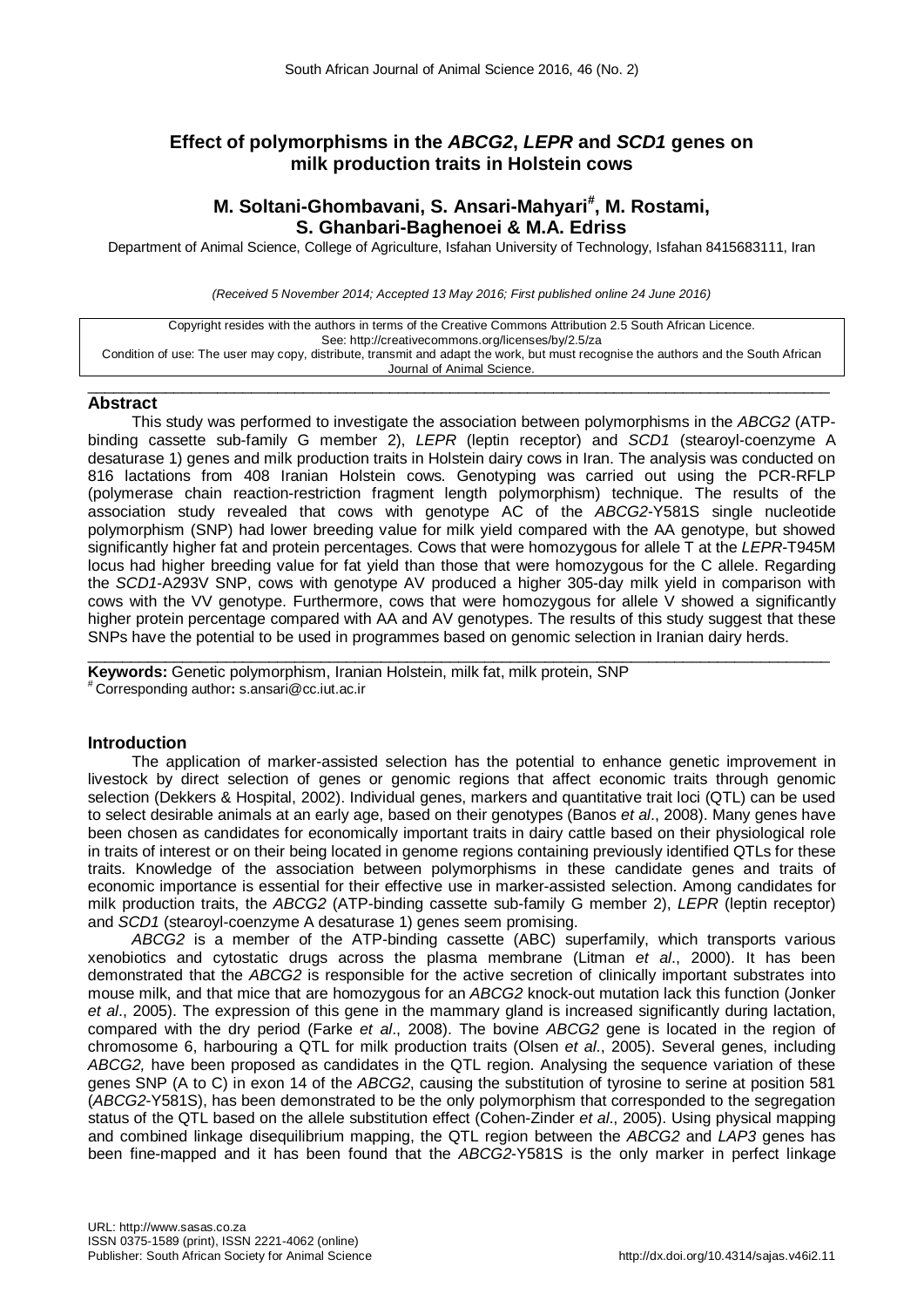disequilibrium with the QTL (Olsen *et al*., 2007). The *ABCG2*-Y581S has been shown to be associated with milk production traits in Polish Holstein-Friesians (Komisarek & Dorynek, 2009).

Leptin is an important hormone that is involved in feed intake, energy partitioning and metabolism, and consequently has an effect on energy balance and milk production traits (Liefers *et al*., 2002; Silva *et al*., 2002). Since this hormone exerts physiological effects through receptors located in most bovine tissues (Silva *et al*., 2002), the leptin receptor can be regarded as a candidate that influences milk production traits. The *LEPR* gene is located on bovine chromosome 3 (Pfister-Genskow *et al*., 1997) and in the proximity of a QTL for milk fat yield (Rodriguez-Zas *et al*., 2002). This gene produces various leptin receptor isoforms through alternative splicing. The isoforms have identical extracellular domains, and differences between them are due to changes in the length of the intracellular domains. The long form of the receptor (LEPR-b) has the complete cytoplasmic domain and is responsible for most physiological effects of leptin (Tartaglia L.A., 1997). A non-synonymous SNP in exon 20 of the *LEPR* gene, causing the substitution of threonine with methionine in the intracellular domain of the LEPR at residue 945 (*LEPR*-T945M), has been shown to affect bovine leptin concentration during pregnancy (Liefers *et al*., 2004). Furthermore, this SNP has been reported to be associated with milk fat and protein contents (Komisarek & Dorynek 2006; Suchocki *et al*., 2010).

The *SCD1* gene, located on bovine chromosome 26 (Chung *et al*., 2000), encodes a key enzyme that introduces a double bond between carbons 9 and 10 of medium to long-chain saturated fatty acids (Corl *et al*., 2001). This enzyme is also involved in some aspects of metabolism, including lipogenesis and lipid oxidation (Flowers & Ntambi, 2008). The enzyme is abundantly expressed in the mammary gland of lactating ruminants and plays a major role in the synthesis of milk fat (Bionaz & Loor, 2008). An SNP in exon 5 of the bovine *SCD1*, which causes the replacement of valine with alanine at residue 293 (*SCD1*-A293V), has been reported to be associated with milk fatty acid composition in various cattle populations (Mele *et al*., 2007; Schennink *et al*., 2008; Kgwatalala *et al*., 2009). However, literature that reports a significant effect of this polymorphism on milk production traits is limited, though an effect of this SNP on milk and protein yield has been described in Italian Holsteins (Macciotta *et al*., 2008) and Canadian Jerseys (Kgwatalala *et al*., 2009). The objective of this study was therefore to examine the effect of polymorphisms in the *ABCG2*, *LEPR* and *SCD1* genes on milk production traits in Iranian Holstein dairy cattle to provide useful markers for these traits in genetic selection programmes.

### **Materials and Methods**

A total of 816 lactations from 408 Iranian Holstein cows (with a major genetic influence from USA and Canada) by 155 bulls (1 to 24 progeny per bull) were analysed in this study. The cows were randomly selected from five dairy herds in the Isfahan Province of Iran. Accurate phenotypic data for 305-day milk yield, fat and protein percentage, somatic cell count (SCC), and breeding value data (from national evaluations) for fat and milk yield were obtained from the Vahdat Industrial Agriculturists & Dairymen Cooperative of Isfahan Province in the centre of Iran, which hosts the biggest milk production herds across the country. Intensive production systems using open-shed and free-stall barns are the predominant housing systems. Most of the farms use feed rations that are relatively high in concentrates, with alfalfa and corn silage as the major roughage. Cows are milked three times a day. On average, Iranian Holstein cows produce 9000 kg milk, 300 kg fat and 270 kg protein in a 305-day lactation. SCC was transformed to somatic cell score (SCS) for each record (SCS =  $log_2$  [SCC/100 000] + 3) to achieve normality and homogeneity of variances. Blood samples for DNA extraction were collected using vacuum venoject tubes containing EDTA and stored at −20 ºC until DNA extraction.

Genomic DNA was extracted from blood samples by the salting-out method (Miller *et al*., 1988). Genotypes were determined using the PCR-RFLP technique. PCR was used to amplify the DNA fragments containing the polymorphisms of interest. The PCR reactions were carried out in a total volume of 20 µL. which contained 50 ng genomic DNA, 10 pmoL each primer, 2 μL 10X PCR buffer, 2 mM MgCl2, 200 μM dNTPs and 2.5 units Taq DNA polymerase (Fermentas, Germany). Sequences of the primers used in the PCR for the fragments containing *LEPR*-T945M, *ABCG2*-Y581S and *SCD1*-A293V were as presented in Table 1 (Komisarek & Dorynek, 2006; Kgwatalala *et al*., 2009; Komisarek & Dorynek, 2009).

Thermal cycling conditions were as follows: initial denaturation at 94 ºC for 2 min, 35 cycles of denaturation at 94 ºC for 30 s, annealing temperature (Table 1) for 1 min, extension at 72 ºC for 1 min, and a final extension at 72 ºC for 10 min.

The PCR products were digested with 5 U (Table 1) restriction enzymes (Fermentas, Germany), in 20 μL of reaction volume for 8 h at 37 and 60 ºC for the fragments containing the *ABCG2*-Y581S and *LEPR*-T945M, respectively, then subjected to electrophoretic separation in 2.5% ethidium bromide-stained agarose gel. The A allele of the *ABCG2*-Y581S polymorphism was characterized by a single 292-bp fragment, while the C allele was identified by the presence of two fragments of 268 and 24 bp. For the *LEPR*-T945M locus, the T allele was determined by a fragment of 400 bp and the C allele resulted in two fragments of 375 and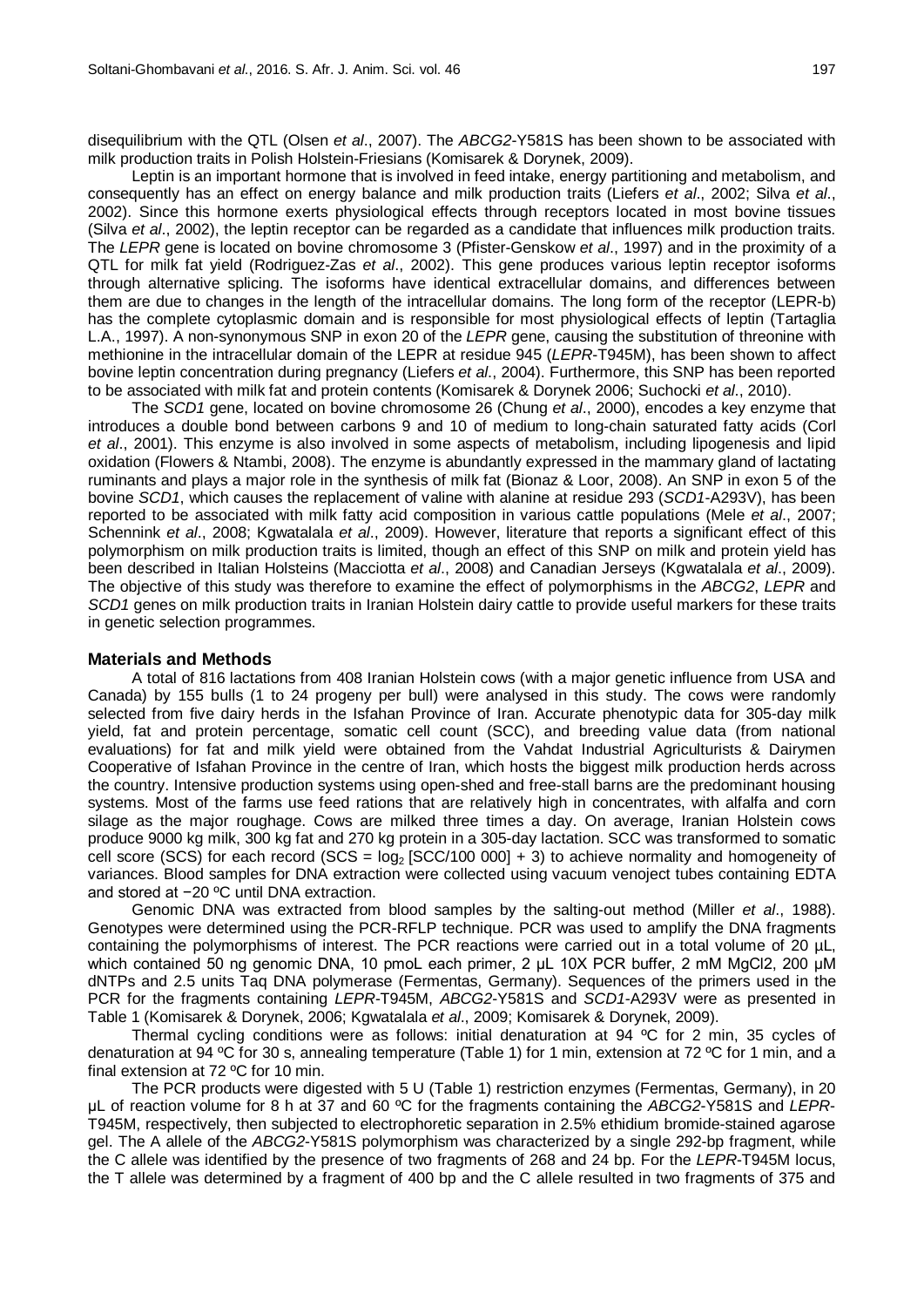25 bp. Furthermore, allele A of the *SCD1-*A293V was characterized by a fragment of 200 bp, while the V allele was determined by a 400-bp fragment. Tests of Hardy-Weinberg equilibrium for each locus were conducted separately using the software POPGENE (Yeh *et al*., 2000).

| <b>SNP</b>  | <b>Primers (5'-3')</b>                                     | Annealing<br>temp $(°C)$ | <b>Restriction</b><br>enzyme | <b>Digestion</b><br>product size<br>(bp) |
|-------------|------------------------------------------------------------|--------------------------|------------------------------|------------------------------------------|
| ABCG2-Y581S | F-AACAGCCTCAGCTCCAGAGAGATAT<br>R-CGGTGACAGATAAGGAGAACATACT | 57                       | Pstl                         | A:292<br>C: 268, 24                      |
| LEPR-T945M  | F-GCAACTACAGATGCTCTACTTTTGT<br>R-CAGGGAAATTTCCCTCAAGTTTCAA | 60                       | Taq                          | T:400<br>C: 375, 25                      |
| SCD1-A293V  | F-CCCATTCGCTCTTGTTCTGT<br>R-CGTGGTCTTGCTGTCGACT            | 59                       | Ncol                         | V:400<br>A:200                           |

SNP: single nucleotide polymorphism.

For the association studies, the traits of interest were analysed using the least squares method of the general linear model (GLM) procedure of SAS software [SAS, Version 8] according to the following model:

 $Y_{iiklmno} = \mu + A_i + L_i + S_k + HYS_i + L_m + S_n + b_1 (X_{iiklmno} - \bar{X}) + b_2 (W_{iiklmno} - \bar{W}) + e_{iiklmno}$ 

### where:

 $Y_{ijklmno}$  = value for each trait 305-day milk yield, fat and protein percentage, somatic cell score, and breeding value for fat and milk yield;  $\mu$  = overall mean;

 $A_i$  = fixed effect of genotype *ABCG2*;  $L_i$  = fixed effect of genotype *LEPR*;

 $S_k$  = fixed effect of genotype *SCD1*; HYS<sub>I</sub> = combined effect of herd, year and season of parturition;

 $L_m$  = fixed effect of lactation number;  $S_n$  = random effect of sire;

 $b_1$  = regression coefficient of milk yield;  $X_{\text{iklmno}}$  = milk yield;  $\bar{X}$  = mean of milk yield;

 $b_2$  = regression coefficient of open days;  $\dot{W}_{\text{iklmno}}$  = open days;  $\dot{W}$  = mean of open days;

 $e_{iiklmno}$  = random residual effect.

For the analysis of 305-day milk yield, milk yield as a covariate was excluded from the model. Also, wherever breeding value was used instead of phenotypic value for a trait, effects other than genotype were omitted from the model. The average allele substitution effect of each SNP was estimated by regressing the number of copies of each allele against the phenotypic or breeding value for each trait (Sherman *et al*., 2008).

### **Results and Discussion**

All known SNP alleles of the *ABCG2*-Y581S (A and C), *LEPR*-T945M (T and C) and *SCD1*-A293V (A and V) polymorphisms were observed in this study (Table 2).

As a result of a very low frequency of the C allele of the *ABCG2*-Y581S locus, the CC genotype of this locus was not detected within the population. A much higher frequency of the A variant of the *ABCG2*-Y581S compared with the C variant in the current study (97% vs. 3%) is in agreement with previous reports. A high frequency of the A allele was reported in Israeli Holstein-Friesians (Cohen-Zinder *et al*., 2005). The same tendency was reported in 32 *Bos taurus* and three *Bos indicus* breeds (Ron *et al*., 2006). The A variant was found to be fixed in Indian cattle and buffalo breeds (Tantia *et al*., 2006). A higher frequency for the A allele of this SNP than the C allele was reported in Norwegian Red cattle (Olsen *et al*., 2002). Furthermore, a higher frequency of the A variant of *ABCG2*-Y581S compared with the C variant was evident in Polish Holstein-Friesian bulls (Komisarek & Dorynek, 2009). The higher frequency of the C allele of *LEPR*-T945M, compared with the T allele (65% vs. 35%), in the study population of Iranian Holstein cows confirms earlier studies on Holstein-Friesian cows (Liefers *et al*., 2004), Jersey cows (Komisarek & Dorynek, 2006), Polish dairy population (Szyda & Komisarek, 2007), UK Holstein cows (Banos *et al*., 2008), Polish Holstein-Friesian cattle (Komisarek, 2010), Jersey and Polish Holstein-Friesian cows (Suchocki *et al*., 2010) and Swedish Red and Swedish Holstein cows (Glantz *et al*., 2011; Glantz *et al*., 2012). Nevertheless, except for Jersey cows (Suchocki *et al*., 2010), the frequency for the C allele obtained in the current study was lower than those reported by these authors. Similar to previous reports (Asadollahpour Nanaei *et al*., 2013), the frequencies for the A and V alleles of the *SCD1*-A293V polymorphism in the current study were 0.58 and 0.42,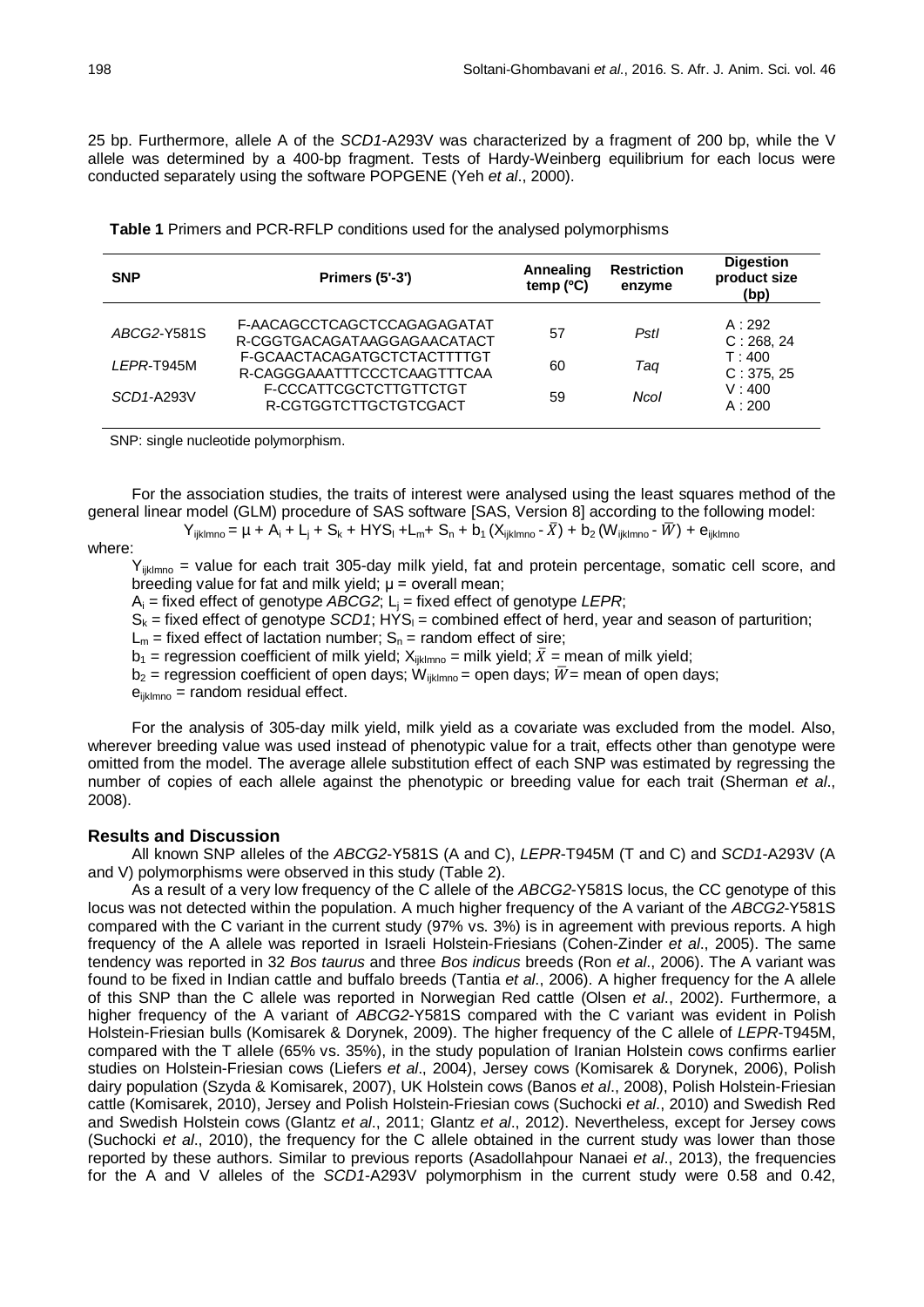respectively. Consistent with results from the present study, a higher frequency of the A allele in comparison with the V allele has been reported in Japanese Black cattle (Taniguchi *et al*., 2004), Italian Holstein (Mele *et al*., 2007), Valdostana breed (Moioli *et al*., 2007) and Canadian Jersey (Kgwatalala *et al*., 2009). On the contrary, in the Piedmontese breed (Moioli *et al*., 2007) and Italian Brown cattle (Conte *et al*., 2010) the V allele had a higher frequency compared with the A allele. The result of the test for Hardy-Weinberg equilibrium for the loci *ABCG2*-Y581S and *LEPR*-T945M did not show significant deviation from Hardy-Weinberg equilibrium (Table 2). However, for the *SCD1*-A293V, the population of the current study was not in Hardy-Weinberg equilibrium (*P* <0.01), which indicates non-random mating with respect to this locus in Iranian Holstein cows.

The results of analysis of association between the SNPs and traits of interest and allele substitution effects are presented in Tables 3 and 4, respectively.

| <b>SNP</b>  | <b>Allele</b> | <b>Frequency</b> | Genotype | <b>Frequency</b> | Chi-square |  |
|-------------|---------------|------------------|----------|------------------|------------|--|
|             | Α             | 0.97             | AA       | 0.94(25)         |            |  |
|             |               |                  |          |                  |            |  |
| ABCG2-Y581S | C             | 0.03             | AC.      | 0.06             | 0.40       |  |
|             |               |                  | CC       | $\blacksquare$   |            |  |
|             | т             | 0.35             | TT       | 0.11             |            |  |
| LEPR-T945M  | C             | 0.65             | TC.      | 0.49             | 1.64       |  |
|             |               |                  | CC       | 0.40             |            |  |
| SCD1-A293V  | A             | 0.58             |          |                  | 46.08**    |  |
|             | ٧             | 0.42             |          |                  |            |  |
|             |               |                  |          |                  |            |  |

**Table 2** Allele and genotype frequencies of the *ABCG2*-Y581S and *LEPR*-T945M polymorphisms in Iranian Holstein cows

**\*\*** Significant at *P* <0.01; SNP: single nucleotide polymorphism.

**Table 3** Results of association analysis between the investigated single nucleotide polymorphisms (SNPs) and milk production traits in Iranian Holstein cows (least squares means  $\pm$  SE).

|                    |                  | <b>Trait</b>                       |                            |                               |                            |                            |                 |
|--------------------|------------------|------------------------------------|----------------------------|-------------------------------|----------------------------|----------------------------|-----------------|
| Genotype           |                  | 305-d MY                           | <b>BV for MY</b>           | <b>BV</b> for FY              | <b>FP</b>                  | <b>PP</b>                  | <b>SCS</b>      |
| ABCG2-             | AA ( $n = 766$ ) | $10114.26 \pm 138.42$              | $530.17 \pm 33.84^B$       | $12.66 \pm 1.19$              | $3.20 \pm 0.05^{\text{A}}$ | $3.03 \pm 0.02^{\text{A}}$ | $1.94 \pm 0.08$ |
| <b>Y581S</b>       | $AC (n = 50)$    | $9618.99 \pm 321.19$               | $247.12 \pm 94.39^{\circ}$ | $12.26 \pm 3.31$              | $3.49 \pm 0.11^8$          | $3.10 \pm 0.04^{\text{B}}$ | $1.98 \pm 0.17$ |
|                    | TT ( $n = 86$ )  | $9831.07 \pm 275.03$               | $453.99 \pm 82.29$         | $16.16 \pm 2.88$ <sup>A</sup> | $3.34 \pm 0.09$            | $3.06 \pm .03$             | $1.83 \pm 0.16$ |
| LEPR-              | $TC (n = 384)$   | $9837.13 \pm 201.24$               | $383.94 \pm 56.73$         | $11.86 \pm 1.99^{AB}$         | $3.36 \pm 0.07$            | $3.07 \pm 0.02$            | $2.06 \pm 0.11$ |
| T945M              | $CC (n = 320)$   | $9931.66 \pm 208.46$               | $328.01 \pm 56.07$         | $9.35 \pm 1.96^{\circ}$       | $3.33 \pm 0.07$            | $3.07 \pm 0.02$            | $1.99 \pm 0.11$ |
|                    | $AA (n = 212)$   | $9607.13 \pm 204.74$ <sup>A</sup>  | $341.59 \pm 62.30$         | $11.02 \pm 2.18$              | $3.31 \pm 0.07$            | $3.03 \pm 0.02^{\text{A}}$ | $1.97 \pm 0.12$ |
| SCD <sub>1</sub> - | AV ( $n = 530$ ) | $10086.36 \pm 190.86^{\circ}$      | $388.74 \pm 53.14$         | $13.73 \pm 1.86$              | $3.29 \pm 0.06$            | $3.00 \pm 0.02^{\text{A}}$ | $2.07 \pm 0.10$ |
| A293V              | $VV (n = 74)$    | 9906.37 $\pm$ 311.22 <sup>AB</sup> | $435.61 \pm 85.77$         | $12.63 \pm 3.00$              | $3.44 \pm 0.11$            | $3.17 \pm 0.04^8$          | $1.84 \pm 0.18$ |

305-d MY: 305-day milk yield; BV: breeding value; MY: milk yield; FY: fat yield; FP: fat percentage;

PP: protein percentage; SCS: somatic cell score.<br><sup>A,B</sup> Means within a row with different superscripts differ significantly at *P* <0.05.

The polymorphism in the *ABCG2* gene was found to be significantly associated with breeding value for milk yield, and fat and protein percentages. The substitution of the A allele for the C allele increased the percentages of fat and protein by 0.29% and 0.07%, respectively, and decreased milk yield by 278.09 kg,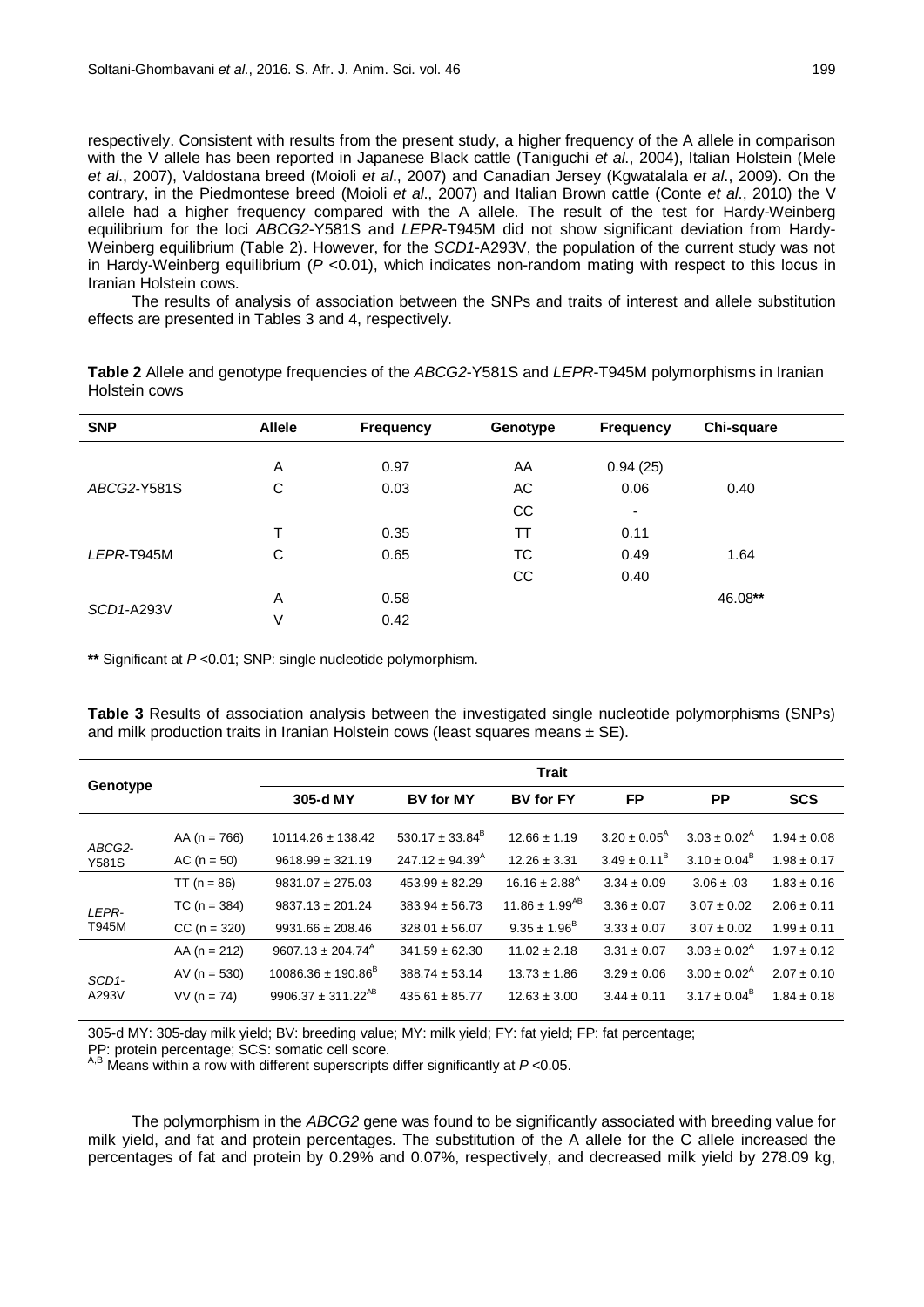| <b>Trait</b> | <b>Allele substitution</b><br>effects | P-value              |  |  |
|--------------|---------------------------------------|----------------------|--|--|
|              | ABCG2-Y581S (C vs. A)                 |                      |  |  |
| 305-d MY     | $-511.23 \pm 295.52$                  | 0.084                |  |  |
| BV for MY    | $-278.09 \pm 93.27**$                 | 0.003                |  |  |
| BV for FY    | $-0.18 \pm 3.26$                      | 0.957                |  |  |
| FP           | $0.29 \pm 0.10$ **                    | 0.003                |  |  |
| <b>PP</b>    | $0.07 \pm 0.03*$                      | 0.027                |  |  |
| <b>SCS</b>   | $0.18 \pm 0.21$                       | 0.395                |  |  |
|              |                                       | LEPR-T945M (T vs. C) |  |  |
| 305-d MY     | $-68.90 \pm 99.65$                    | 0.490                |  |  |
| BV for MY    | $67.01 \pm 34.66*$                    | 0.054                |  |  |
| BV for FY    | $3.80 \pm 1.20**$                     | 0.002                |  |  |
| FP           | $0.03 \pm 0.03$                       | 0.332                |  |  |
| <b>PP</b>    | $0.01 \pm 0.01$                       | 0.600                |  |  |
| SCS          | $-0.05 \pm 0.10$                      | 0.588                |  |  |
|              |                                       | SCD1-A293V (V vs. A) |  |  |
| 305-d MY     | $290.52 \pm 123.11*$                  | 0.019                |  |  |
| BV for MY    | $47.51 \pm 39.19$                     | 0.226                |  |  |
| BV for FY    | $1.53 \pm 1.37$                       | 0.266                |  |  |
| FP           | $0.03 \pm 0.04$                       | 0.540                |  |  |
| PP           | $0.02 \pm 0.01$                       | 0.083                |  |  |
| SCS          | $-0.04 \pm 0.07$                      | 0.598                |  |  |

**Table 4** Estimates of the allele substitution effects of the investigated single nucleotide polymorphisms (SNPs) for milk production traits in Iranian Holstein cows

\* Significant at *P* <0.05; \*\* Significant at *P* <0.01.

305-d MY: 305-day milk yield; BV: breeding value; MY: milk yield;

FY: fat yield; FP: fat percentage; PP: protein percentage;

SCS = somatic cell score.

(Table 4). Cows with the AC genotype had a significantly lower breeding value for milk yield than those with the AA genotype (*P* <0.01). The AC genotype had higher fat (*P* <0.01) and protein (*P* <0.05) percentages than those of the AA genotype. In line with these results, the effect of this SNP on these traits has been reported in other studies, though opposite effects were observed for the alleles C and A in the current research compared with these studies (Cohen-Zinder *et al*., 2005; Olsen *et al*., 2007). These studies found a negative effect of the A allele on fat and protein percentages and a positive effect on milk yield in Israeli Holstein-Friesians and Norwegian Red cattle, respectively. Interestingly, the allele substitution effect of 278.1 kg milk yield obtained in the current study was consistent with those reported by Cohen-Zinder *et al*. (2005). Nevertheless, the allele substitution effect for fat percentage (0.29%) was approximately half of that estimated by Cohen-Zinder *et al.* (2005). Moreover, for protein percentage, the allele substitution effect in this study (0.07%) was two times those reported by Cohen-Zinder *et al.* (2005). Also, an association of the A variant with higher fat and protein percentages, but not with milk yield, was reported in Polish Holstein-Friesian bulls (Komisarek & Dorynek, 2009). Contrary to the researchers' findings, Cohen-Zinder *et al*. (2005) and Komisarek & Dorynek (2009) have found an association between the A allele and breeding value for fat yield. No significant association was evident between the genotypes of the *ABCG2*-Y581S and 305-day milk yield, breeding value for fat yield and SCS in the current study (*P* >0.05). The differences between these results in the associations and values for the allele substitution effects may be attributed to a lack of CC individuals and a very low number of AC animals among the populations.

The *LEPR*-T945M polymorphism in the present study showed only a significant association with breeding value for fat yield. Cows carrying the genotype TT were found to be superior in this trait than those carrying the CC genotype (*P* <0.05). As shown in Table 4, replacing the C allele with the T allele increased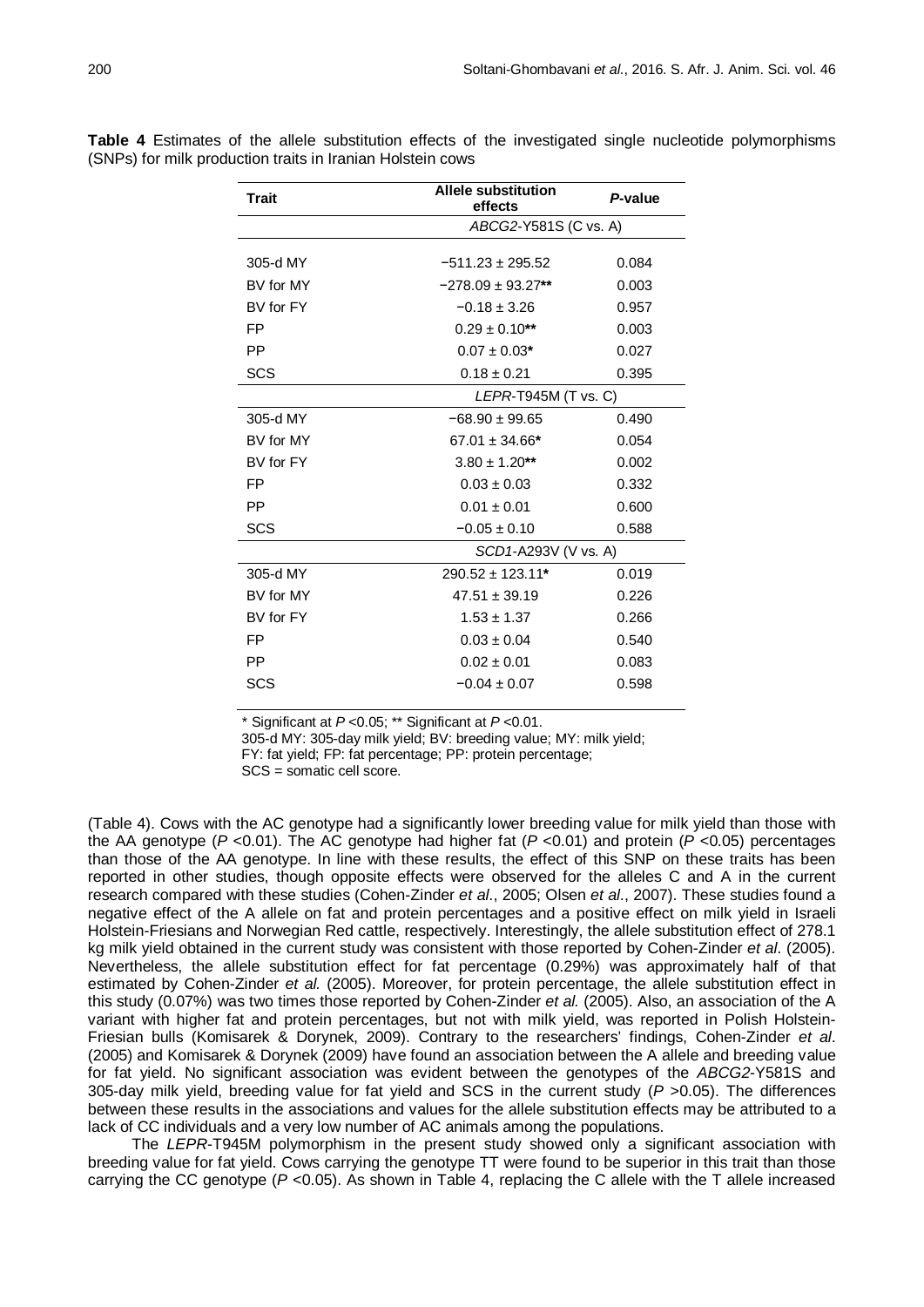fat yield by 3.80 kg. The results of other studies (Komisarek & Dorynek, 2006; Suchocki *et al*., 2010; Glantz *et al*., 2012) revealed no relationship between this SNP and fat yield. This association implies that the SNP may be in linkage disequilibrium with a gene engaged in milk fat synthesis or may be the possible role of *LEPR* in milk fat synthesis which can be considered in marker-assisted selection for improving this trait. The association of this polymorphism with fat yield in the current study may be attributed to the physiological actions of the hormone, leptin, through its receptor. The *LEPR*-T945M was revealed to be correlated with the plasma leptin concentration, which might influence the signal transduction pathway of the hormone (Liefers *et al*., 2004). In the presence of prolactin, leptin has been shown to increase fatty acid synthesis in the mammary gland (Feuermann *et al*., 2004). Furthermore, in support of the authors' hypothesis, it has been demonstrated that leptin, acting through its receptor, modulates some functions of *DGAT1* (Chen *et al*., 2002) as a key enzyme in triacylglycerol synthesis (Schennink *et al*., 2008), though the underlying physiological mechanisms remain unclear. The threonine  $\rightarrow$  methionine amino acid substitution in the intracellular domain of *LEPR* may change its signalling capability. Hence, the *LEPR*-T945M can be supposed to be the causal mutation underlying the QTL affecting fat yield mapped in close vicinity of the *LEPR* gene (Rodriguez-Zas *et al*., 2002). In contrast, an effect of this polymorphism on fat and protein percentages was reported in Jersey cows (Komisarek & Dorynek, 2006). In that study, animals with the TT genotype were characterized by the lowest values for both traits. Similarly, an association of this polymorphism with fat and protein percentages was found in Jersey and Polish Holstein-Friesian, respectively (Suchocki *et al*., 2010). Interestingly, opposite effects were observed for fat percentage in Holstein-Friesians (allele C increased fat content) and in Jerseys (allele C decreased fat content) in the latter study. In agreement with the researchers' results, no association of the *LEPR*-T945M with fat percentage (Glantz *et al*., 2011; Glantz *et al*., 2012), protein percentage (Glantz *et al*., 2011; Glantz *et al*., 2012), milk yield (Komisarek & Dorynek, 2006; Banos *et al*., 2008; Suchocki *et al*., 2010; Glantz *et al*., 2011; Glantz *et al*., 2012) and SCS (Komisarek, 2010) was reported in various cattle populations.

The current study indicated an effect of the *SCD1*-A293V genotype on 305-day milk yield. Animals of the AA genotype had lower 305-day milk yield in comparison with those of genotype AV (*P* <0.01). As presented in Table 4, substituting the A allele with the V allele increased 305-day milk yield by 290.5 kg. Association of the *SCD1*-A293V with 305-day milk yield in the present study was in line with the results from a study on Italian Holsteins with a higher milk yield for the VV genotype than the AA genotype (Macciotta *et al*., 2008). In contrast, a positive effect of the A allele on increased 305-d milk yield was revealed in a Canadian Jersey population (Kgwatalala *et al*., 2009). Contrary to the current study, no significant effect of this SNP on milk yield was found in Dutch Holstein-Friesian (Schennink *et al*., 2008), Polish Holstein-Friesian (Komisarek & Dorynek, 2009) and four breeds of Friesian, Jersey, Piedmontese and Valdostana (Signorelli *et al*., 2009), respectively. The current result also revealed an effect of the *SCD1*-A293V polymorphism on protein percentage. Cows homozygous for the V allele showed higher protein percentage in their milk compared with the AA and AV genotypes (*P* <0.01) and substituting the A allele with the V allele increased protein percentage by 0.02% (Table 4). Findings of other studies showed no association of the SNP with this trait (Schennink *et al*., 2008; Kgwatalala *et al*., 2009; Komisarek & Dorynek, 2009; Signorelli *et al*., 2009). However, an effect of this polymorphism on protein yield was reported in a Canadian Jersey population (Kgwatalala *et al*., 2009) and in Italian Holsteins (Macciotta *et al*., 2008). Several studies have mapped QTLs for milk yield and composition traits on chromosome 26 and in close proximity of the *SCD1* gene (Plante *et al*., 2001; Boichard *et al*., 2003; Jiang *et al*., 2005). It can therefore be postulated that the *SCD1*-A293V SNP may be the causal mutation or a marker in linkage disequilibrium with an unknown causal mutation underlying the QTLs. No significant relationship was found between the *SCD1*-A293V genotypes and breeding value for milk and fat yield, fat percentage and SCS (*P* >0.05). Similar to the current findings, no association has been reported between the *SCD1*-A293V and fat yield and percentage (Macciotta *et al*., 2008; Schennink *et al*., 2008; Kgwatalala *et al*., 2009; Komisarek & Dorynek, 2009; Signorelli *et al*., 2009) and SCS (Komisarek & Dorynek, 2009).

### **Conclusions**

In conclusion, the present study demonstrated the association of polymorphisms at the *ABCG2*- Y581S, *LEPR*-T945M and *SCD1*-A293V loci with milk production traits in Iranian Holstein population. The C variant of the *ABCG2*-Y581S was associated with higher fat and protein percentages and lower milk yield. Furthermore, the T allele of the *LEPR*-T945M showed a significant effect on increased fat yield. Additionally, the V allele of the *SCD1*-A293V was revealed to be associated with higher 305-day milk yield and protein percentage. Regarding the associations reported in this study, these three polymorphisms have the potential to be used as quantitative trait nucleotides (QTNs) for selection in favour of these traits through genomic selection.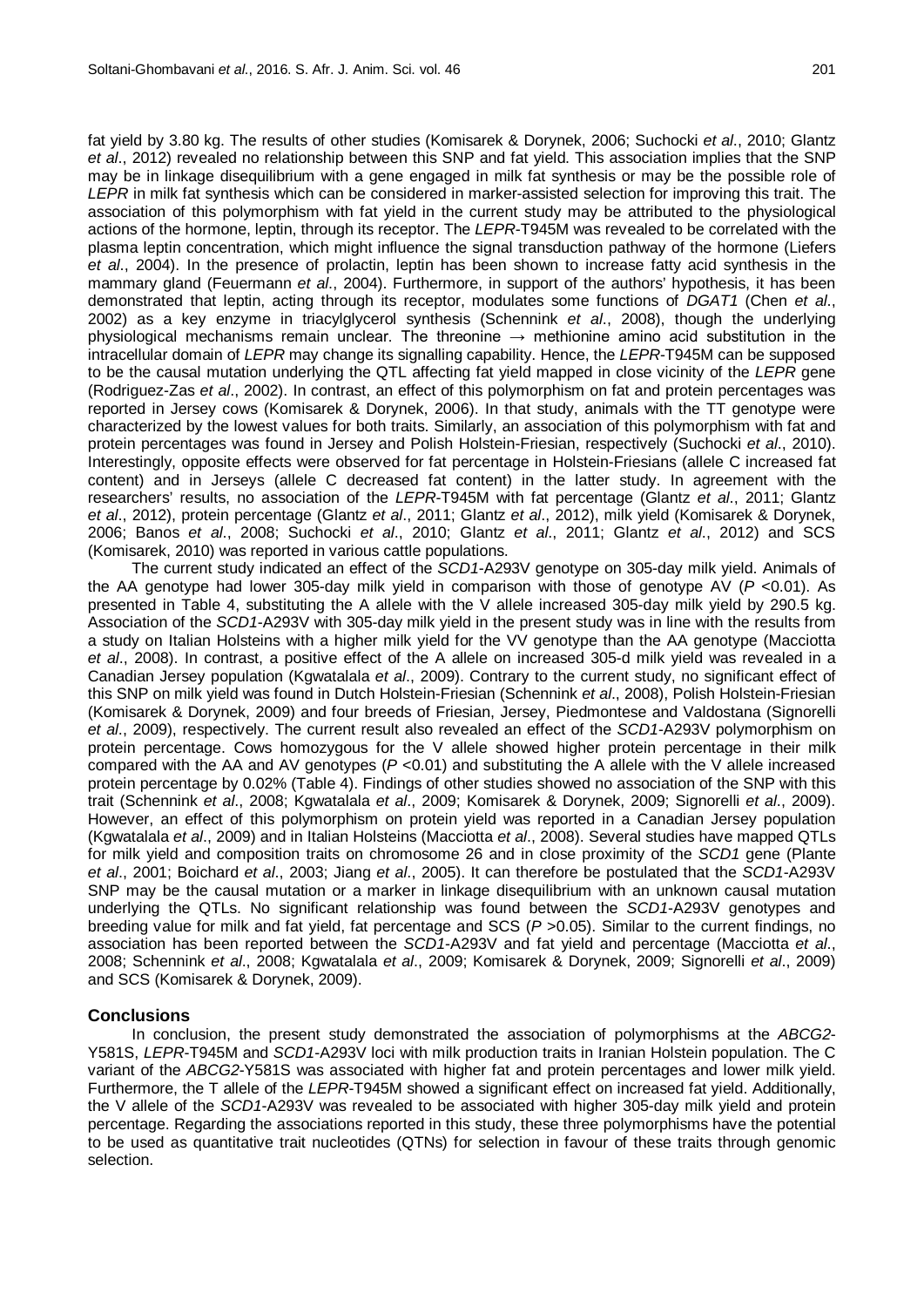#### **Acknowledgement**

The authors gratefully thank Isfahan University of Technology for supporting this research financially. The authors also acknowledge the Vahdat Industrial Agriculturists & Dairymen Cooperative of Isfahan province of Iran for supplying data for milk-related traits.

#### **Authors' contributions**

MS-G analysed the data and prepared the manuscript with contributions from other co-authors. SA-M supervised the experiment. MR and SG-B designed and carried out the experiment. MAE supervised the experiment.

#### **Conflict of interest declaration**

The authors declare that the research was conducted in the absence of any commercial or financial relationships that could be construed as a potential conflict of interest.

### **References**

Asadollahpour Nanaei, H., Ansari Mahyari, S., Edriss, M.A., Pirzad, M. & Boroushak, A., 2013. Polymorphism of SCD1 and DGAT1 gene in Isfahan Holstein cows. IJABBR. 1, 783-788.

- Banos, G., Woolliams, J.A., Woodward, B.W., Forbes, A.B. & Coffey, M.P., 2008. Impact of single nucleotide polymorphisms in leptin, leptin receptor, growth hormone receptor, and diacylglycerol acyltransferase (DGAT1) gene loci on milk production, feed, and body energy traits of UK dairy cows. J. Dairy Sci. 91, 3190-3200.
- Bionaz, M. & Loor, J.J., 2008. Gene networks driving bovine milk fat synthesis during the lactation cycle. BMC Genomics 9, 366.
- Boichard, D., Grohs, C., Bourgeois, F., Cerqueira, F. & Faugeras, R., 2003. Detection of genes influencing economic traits in three French dairy cattle breeds. Genet. Sel. Evol. 35, 77-101.
- Chen, H.C., Smith, S.J., Tow, B., Elias, P.M. & Farese, R.V.J.R., 2002. Leptin modulates the effects of acyl CoA:diacylglycerol acyltransferase deficiency on murine fur and sebaceous glands. J. Clin. Invest. 109, 175-181.
- Chung, M., Ha, S., Jeong, S., Bok, J., Cho, K., Baik, M. & Choi, Y., 2000. Cloning and characterization of bovine stearoyl CoA desaturase l cDNA from adipose tissues. Biosci. Biotechnol. Biochem. 64, 1526-1530.
- Cohen-Zinder, M., Seroussi, E., Larkin, D.M., Loor, J.J., Everst-Van Der Wind, A., Lee, J.H., Drackley, J.K., Band, M.R., Hernandez, A.G., Shani, M., Lewin, H.A., Weller, J.I. & Ron, M., 2005. Identification of a missense mutation in the bovine ABCG2 gene with a major effect on the QTL on chromosome 6 affecting milk yield and composition in Holstein cattle. Genome Res. 15, 936-44.
- Conte, G., Mele, M., Chessa, S., Castiglioni, B., Serra, A., Pagnacco, G. & Secchiari, P., 2010. Diacylglycerol acyltransferase 1, stearoyl-CoA desaturase 1, and sterol regulatory element binding protein 1 gene polymorphisms and milk fatty acid composition in Italian Brown cattle. J. Dairy Sci. 93, 753-763.
- Corl, B.A., Baumgard, L.H., Dwyer, D.A., Griinari, J.M., Phillips, B.S. & Bauman, D.E., 2001. The role of Δ9-desaturase in the production of cis-9, trans-11 CLA. J. Nutr. Biochem. 12, 622-630.
- Dekkers, J.C.M. & Hospital, F., 2002. The use of molecular genetics in the improvement of agricultural populations. Nat. Rev. Genet. 3 (1), 22-32.
- Farke, C., Meyer, H.H., Bruckmaier, R.M. & Albrecht, C., 2008. Differential expression of ABC transporters and their regulatory genes during lactation and dry period in bovine mammary tissue. J. Dairy Res. 75, 406-414.
- Feuermann, Y., Mabjeesh, S.J. & Shamay, A., 2004. Leptin affects prolactin action on milk protein and fat synthesis in the bovine mammary gland. J. Dairy Sci. 87, 2941-2946.
- Flowers, M.T. & Ntambi, J.M., 2008. Role of stearoyl–coenzyme A desaturase in regulating lipid metabolism. Curr. Opin. Lipidol. 19, 248-256.
- Georges, M., Nielsen, D., Mackinnon, M., Mishra, A., Okimoto, R., Pasquino, A.T., Sargeant, L.S., Sorenson, A., Steele, M.R. & Zhao, X., 1995. Mapping quantitative trait loci controlling milk production in dairy cattle by exploiting progeny testing. Genetics 139, 907-920.
- Glantz, M., Lindmark Mansson, H., Stalhammar, H. & Paulsson, M., 2011. Effect of polymorphisms in the leptin, leptin receptor, and acyl-coenzyme A: diacylglycerol acyltransferase 1 (DGAT1) genes and genetic polymorphism of milk proteins on cheese characteristics. J. Dairy Sci. 94, 3295-3304.
- Glantz, M., Lindmark Mansson, H., Stalhammar, H. & Paulsson, M., 2012. Effect of polymorphisms in the leptin, leptin receptor and acyl-CoA: diacylglycerol acyltransferase 1 (DGAT1) genes and genetic polymorphism of milk proteins on bovine milk composition. J. Dairy Res. 79, 110-118.
- Jiang, Z., De, S., Garcia, M.D., Griffin, K.B., Wu, X.L., Xiao, Q., Michal, J.J., Sharma, B.S. & Jansen, G.B., 2005. An independent confirmation of a quantitative trait locus for milk yield and composition traits on bovine chromosome 26. J. Anim. Breed. Gen. 122, 281-284.
- Jonker, J.W., Merino, G., Musters, S., Van Heraarden, A.E., Bolscher, E., Wagenaar, E., Mesman, E., Dale, T.C. & Schinkel, A.H., 2005. The breast cancer resistance protein BCRP (ABCG2) concentrates drugs and carcinogenic xenotoxins into milk. Nat. Med. 11, 127-129.
- Kgwatalala, P.M., Ieagha-Awamu, E.M., Mustafa, A.F. & Zhao, X., 2009. Influence of stearoyl-coenzyme A desaturase 1 genotype and stage of lactation on fatty acid composition of Canadian Jersey cows. J. Dairy Sci. 92, 1220-1228.
- Khatkar, M.S., Thompson, P.C., Tammen, I. & Raadsma, H.W., 2004. Quantitative trait loci mapping in dairy cattle: review and meta-analysis. Genet. Sel. Evol. 36, 163-190.
- Komisarek, J., 2010. Impact of LEP and LEPR gene polymorphisms on functional traits in Polish Holstein-Friesian cattle. Anim. Sci. Pap. Rep. 28, 133-141.